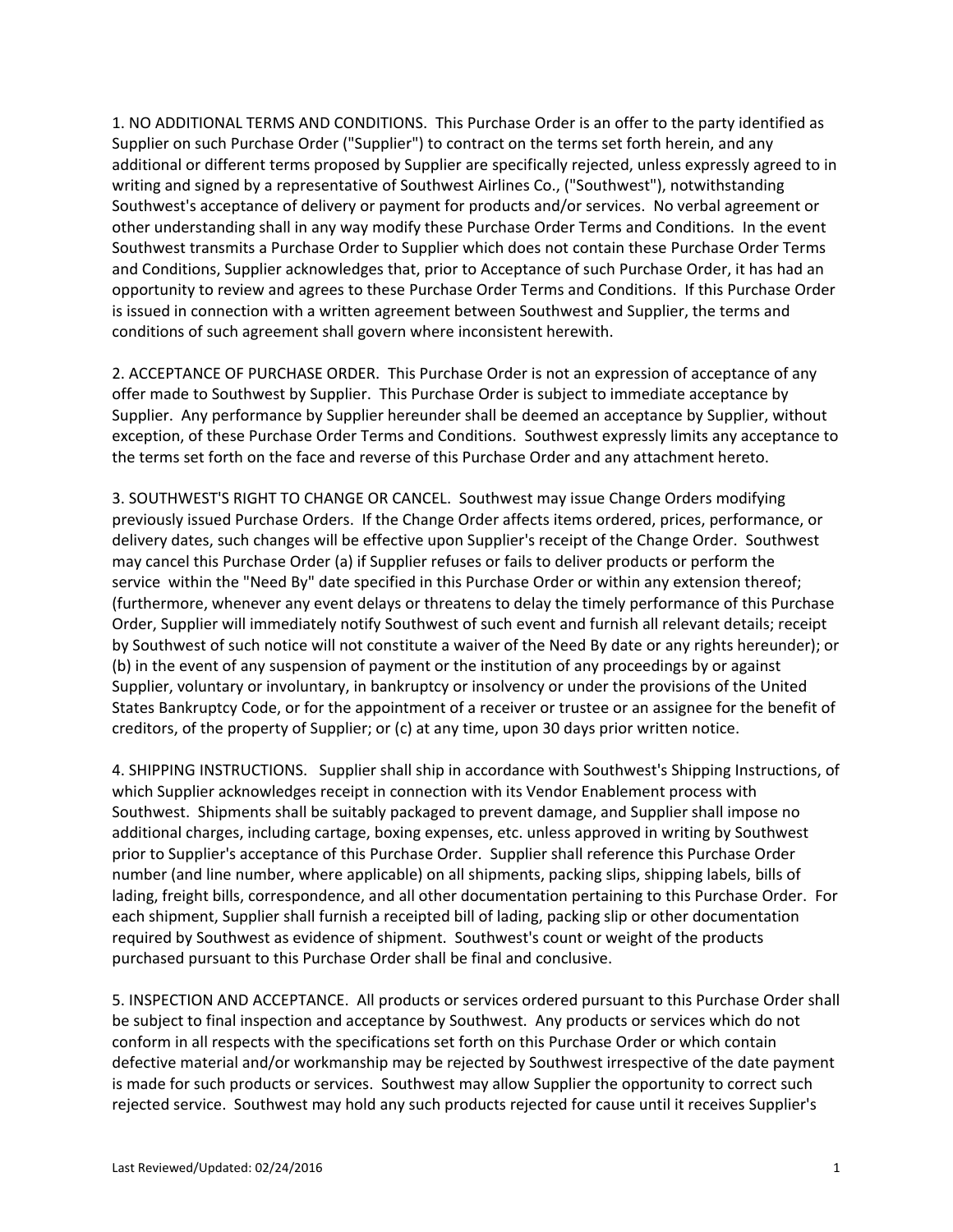the ordered goods until final acceptance of the goods by Southwest at destination. Supplier will bear the same risk with respect to any goods rejected by Southwest. instructions for return shipment, or Southwest may return such rejected products to Supplier at Supplier's expense; furthermore, Supplier shall promptly refund all payments made by Southwest for such products or service rejected for cause. Supplier will bear all risk of loss, damage or destruction to

the same risk with respect to any goods rejected by Southwest.<br>6. WARRANTY. Supplier warrants that all services rendered hereunder shall be rendered in a any). Supplier warrants that it has good title to the products delivered hereunder and that such products are free and clear from all liens and encumbrances and new and not previously sold. Supplier manufacturing process, and suitable for the intended purposes. Without prejudice to any other remedy on this Purchase Order. Supplier shall promptly repair, replace, or accept a return and refund to warranty. In addition, Supplier shall promptly re-perform any non-conforming services, or if unable to authority having jurisdiction over the subject matter hereof. Supplier shall refrain from doing any act, which causes Southwest's agents or employees to be non-compliant with the law. Supplier further trademark, or trade secrets (hereinafter collectively referred to as "Intellectual Property"). Supplier hereunder. Supplier agrees to file no patent application in connection with any designs developed by approval is given to Supplier by Southwest. workmanlike manner and in conformance with the specifications on this Purchase Order (if warrants that all products delivered hereunder shall be free from defects in materials and workmanship, defects inherent in the design thereof in view of the state of the art as of the date of such design, that all products shall conform in all respects with the specifications set forth on this Purchase Order, and to the extent that such products are not manufactured pursuant to detailed designs furnished by Southwest, that all products shall be free from defects arising from the selection of material or which Southwest may have, Supplier shall be responsible for and bear the expense of any necessary correction or adjustment due to defects in materials or workmanship, or due to design defects, or to the extent that such products and/or services do not conform in all respects with the specifications set forth Southwest the amounts paid for any good or deliverables that fail to conform to the foregoing successfully re-perform, shall promptly refund to Southwest all amounts paid for non-conforming services Supplier further warrants that all products delivered or services rendered pursuant to this Purchase Order shall be delivered or rendered in compliance with federal, state and local statutes, ordinances, regulations, common law and rules (hereinafter collectively referred to as the "law") of any warrants that products and services delivered or provided pursuant to this Purchase Order do not infringe, or constitute an unauthorized use of any United States or foreign letters patent, copyright, or agrees to defend against and shall indemnify Southwest and hold Southwest harmless against any and all claims, suits, actions, or proceedings, in law or in equity against Southwest, its successors, assigns, customers, and users of any products delivered hereunder, arising out of the actual or alleged breach of any of Supplier's warranties hereunder, and Supplier further agrees to pay and discharge any and all judgments, decrees, penalties, and settlements which may be rendered or reached in any and all such claims against Southwest, its successors, assigns, customers, and users of any products delivered Southwest and incorporated in the manufacture of products for Southwest, unless prior written

approval is given to Supplier by Southwest.<br>7. INVOICES, PAYMENTS, AND TAXES. Supplier shall submit invoices for each shipment of product or performance of service to Southwest no earlier than the date of shipment or performance of service, as the case may be, in accordance with the "Bill To" instructions on this Purchase Order. Supplier shall Order. Terms of payment (including prompt-payment discounts) shall begin to accrue from Invoice Date. Southwest assumes no liability for the payment of any products shipped or services rendered unless shipped or rendered pursuant to a duly authorized and issued Purchase Order. Unless otherwise reference this Purchase Order number and line number(s) on all invoices pertaining to this Purchase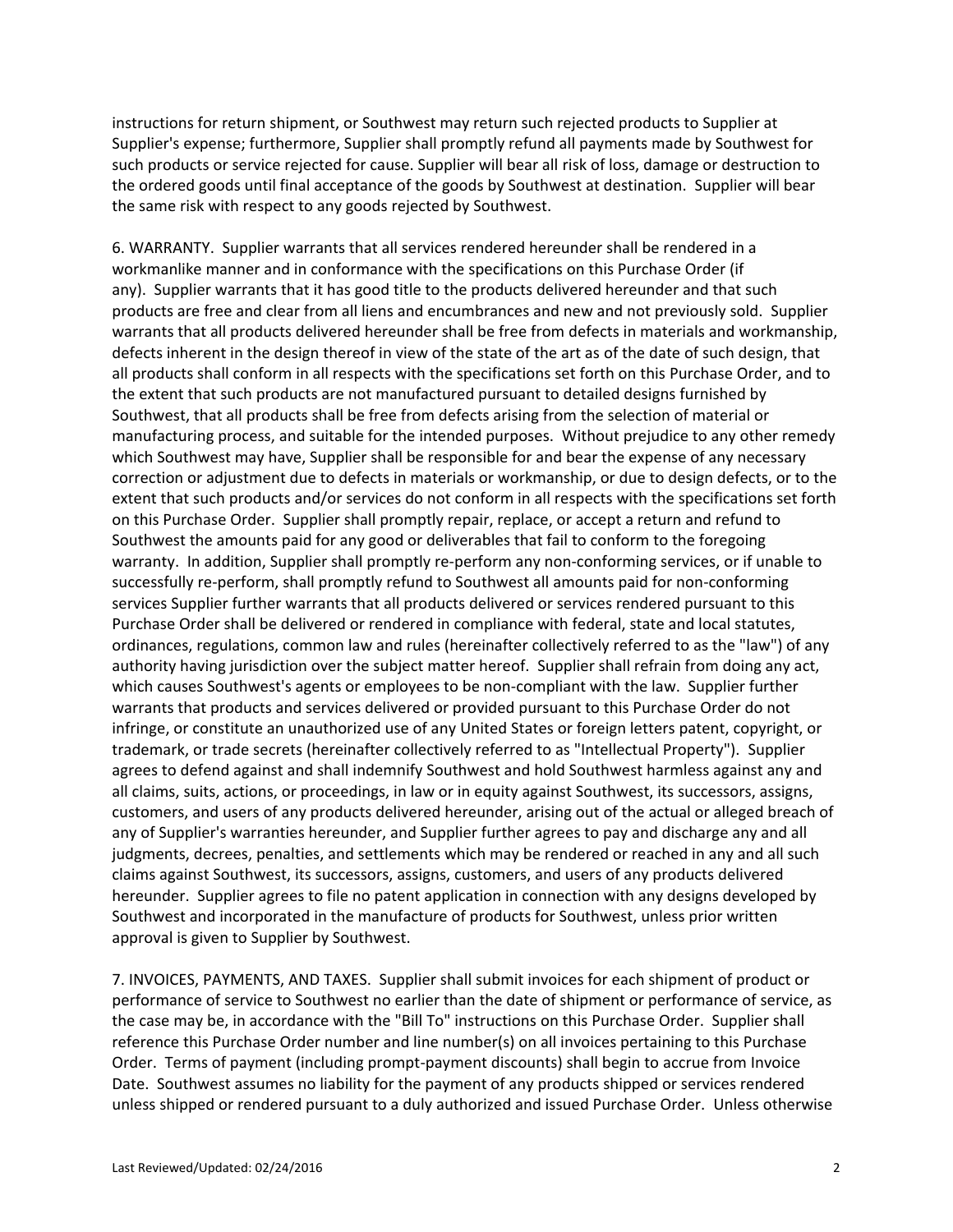not include sales, use, excise, or similar taxes. All such taxes shall be referenced separately on Supplier's invoice unless otherwise requested by Southwest. Supplier shall pay and shall be liable for taxes based with this Purchase Order. If a claim is made against Supplier for a Southwest tax liability, Supplier shall all liability for the taxes related to the claim. Southwest may set off against any amounts payable to set forth herein, the price for products and/or services purchased pursuant to this Purchase Order does on its net income or capital or any franchise taxes, margin taxes, gross receipts taxes, excess profit taxes, or other taxes levied on its business imposed by any federal, state or local government in connection promptly notify Southwest, and Supplier shall not pay such taxes unless Supplier relieves Southwest of Supplier all present and future indebtedness of Supplier to Southwest arising from this or any other transaction or occurrence.

 8. CONFIDENTIAL INFORMATION. Supplier shall treat any Confidential Information (as defined in this as necessary to fulfill Supplier's obligations pursuant to this Purchase Order. For purposes of this Section) of Southwest as proprietary and confidential, and neither use, copy, or disclose, nor permit any employee of Supplier or other third party to use, copy, or disclose, such confidential information, except Purchase Order, "Confidential Information" shall mean any information designated by Southwest to Supplier as confidential or any information of Southwest that Supplier should reasonably consider to be confidential.

 9. EQUAL OPPORTUNITY. It is the policy of Southwest to administer all company actions and procedures without regard to race, color, religion, sex or national origin. Supplier agrees in accepting this offer to abide by all provisions of this policy, and of Executive Order No. 11246, and the rules and regulations pertaining thereto, including without limitation the provisions of 41 C.F.R. 60-1.4.

 10. SUPPLIER DIVERSITY COMMITMENT. Supplier agrees to comply with Southwest's supplier diversity program. By fulfilling the terms of this Purchase Order, Supplier acknowledges and agrees to the subcontracting opportunities. Further, if the products or services provided pursuant to this Purchase C.F.R. 2.101, and the value of such products and services exceeds \$700,000 (\$1,500,000 for Business Subcontracting Plan." If the value of the products and services provided pursuant to this Veterans." If the value of the products and services provided pursuant to this Purchase Order exceeds following: If the products or services provided pursuant to this Purchase Order are other than commercial components or commercial items, as those terms are defined at 48 C.F.R. 2.101, Supplier shall comply with the applicable requirements of Federal Acquisition Regulation ("FAR") Clause 52.219-8 ["Utilization of Small Business Concerns"] in all subcontracts over \$150,000 that offer further Order are other than commercial components or commercial items, as those terms are defined at 48 construction contracts for public facilities), Supplier (unless itself a Small Business Concern) shall adopt a small business subcontracting plan that complies with the requirements of FAR Clause 52.219-9, "Small Purchase Order is equal to or greater than \$100,000, Supplier shall comply with the applicable requirements of FAR Standard Clause 52.222-35, 48 C.F.R. 52.222-35, "Equal Opportunity for \$15,000, Supplier shall comply with the applicable requirements of FAR Standard Clause 52.222-36, 48 C.F.R. 52.222-36, "Affirmative Action for Workers with Disabilities."

 11. REQUIRED INSURANCE. During the 5 year period following delivery of product or performance of service, Supplier, at its own expense, shall procure and maintain policies of insurance to include the following coverage: (a) Workers' Compensation Insurance for its own employees that meets the statutory limits of the states in which Supplier operates and all federal statutes and regulations; (b) Employer's Liability of not less than \$2,000,000 combined single limit per occurrence; (c) General Commercial Liability of not less than \$2,000,000 relating to such Product including personal injury and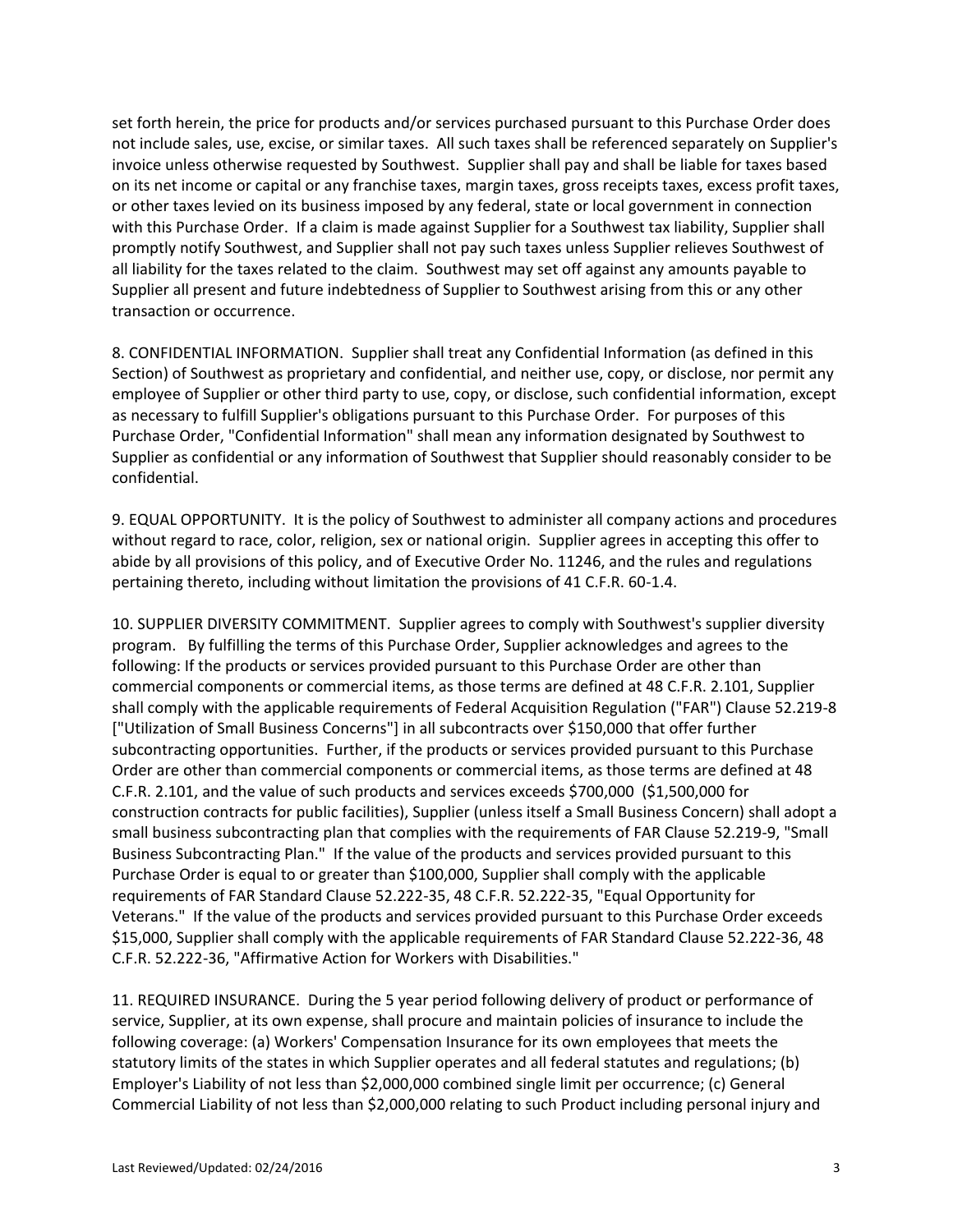under this Purchase Order, and (c) care, custody or control of Supplier. Southwest is to be named as additional insureds as its interest may appear under the aforementioned policies. Nothing in this of Supplier's insurance policies. Supplier shall furnish to Southwest a Certificate of Insurance evidencing property damage for each occurrence and in the aggregate per policy year. This insurance shall be procured from an insurance company that is rated as least A-VIII or better by the then-current edition of the Best Insurance Reports published by the A.M. Best Co. and shall include (a) product and complete operations liability coverage, (b) contractual liability coverage for the liabilities assumed by Supplier Section shall be deemed to limit Supplier's liability to the amounts stated above or to limit any coverage all such coverages immediately upon receipt of this Purchase Order and within 30 days prior to the effective date of any modification or termination of coverage via e-mail to [Insurance@wnco.com.](mailto:Insurance@wnco.com)

 12. AUDIT RIGHT. Supplier agrees to maintain accurate business records and account information retain the same for a period of at least 3 years from the date this Purchase Order. All such records may relating to this Purchase Order, including records relating to shipping, billing, and payments, and to be audited or inspected by Southwest's representatives upon reasonable notice at all reasonable times.

 13. LICENSE. All services rendered by Supplier, and its affiliates and subcontractors and their respective services (collectively the "Work Product") shall be solely owned by Supplier. Supplier hereby grants to business purposes. For the avoidance of doubt, Southwest retains ownership of any of its materials, employees, officers, directors and shareholders, and the product or proceeds of such services, including, but not limited to (a) any written or computer coded materials manifested in documentation, systems design, disks, tapes, drawings, reports, specifications, notebooks, recommendations, data and memoranda, and (b) any and all inventions which are developed and any and all improvements, implementations, developments and reductions to practice of the subject matter performed by or for Southwest a nonexclusive, royalty-free, perpetual, irrevocable, transferable, worldwide license, with the right to grant and authorize sublicenses to third parties solely for the benefit of Southwest), to make, have made, use, reproduce, and modify such Work Product solely in connection with Southwest's information, and intellectual property provided to Supplier under this Purchase Order.

 14. MISCELLANEOUS. No remedy herein provided shall be deemed exclusive of any other remedy any purchase money security interest in any product it supplies by this Purchase Order. This Purchase Supplier to assign this Purchase Order shall render the purported assignment null and void. Supplier Southwest. This Purchase Order shall be construed in accordance with the laws of the State of Texas, and effect as of the date hereof. Supplier shall neither use Southwest's name, trade names, or trademarks in publicity releases or advertising, including customer lists, or for other purposes, nor obtaining the prior written consent of Southwest. All notices required hereunder shall be deemed addressed as follows: Southwest Airlines Co., Procurement Department -- M/S HDQ-7PD, 2702 Love Field Drive, Dallas, TX 75235. Time is of the essence for all good or services provided under this Purchase Order. Supplier shall furnish goods and services as an independent contractor and not as an employee or agent of Southwest. These Purchase Order Terms and Conditions constitute the entire allowed by law or equity. Southwest shall not grant Supplier, and Supplier shall not otherwise obtain, Order is not assignable by Supplier without the prior written consent of Southwest; any attempt by shall be considered as an independent contractor and under no circumstance an agent of regardless of conflict of law principles; therefore, all provisions contained within the Uniform Commercial Code pertaining to the sale of products, as adopted by the State of Texas, are in full force disclose the fact that Southwest has issued to Supplier this Purchase Order, or any of its terms, without sufficient and binding upon Supplier when forwarded by U.S. Mail, postage prepaid, to Southwest understandings between Southwest and Supplier with respect to the products and services contained